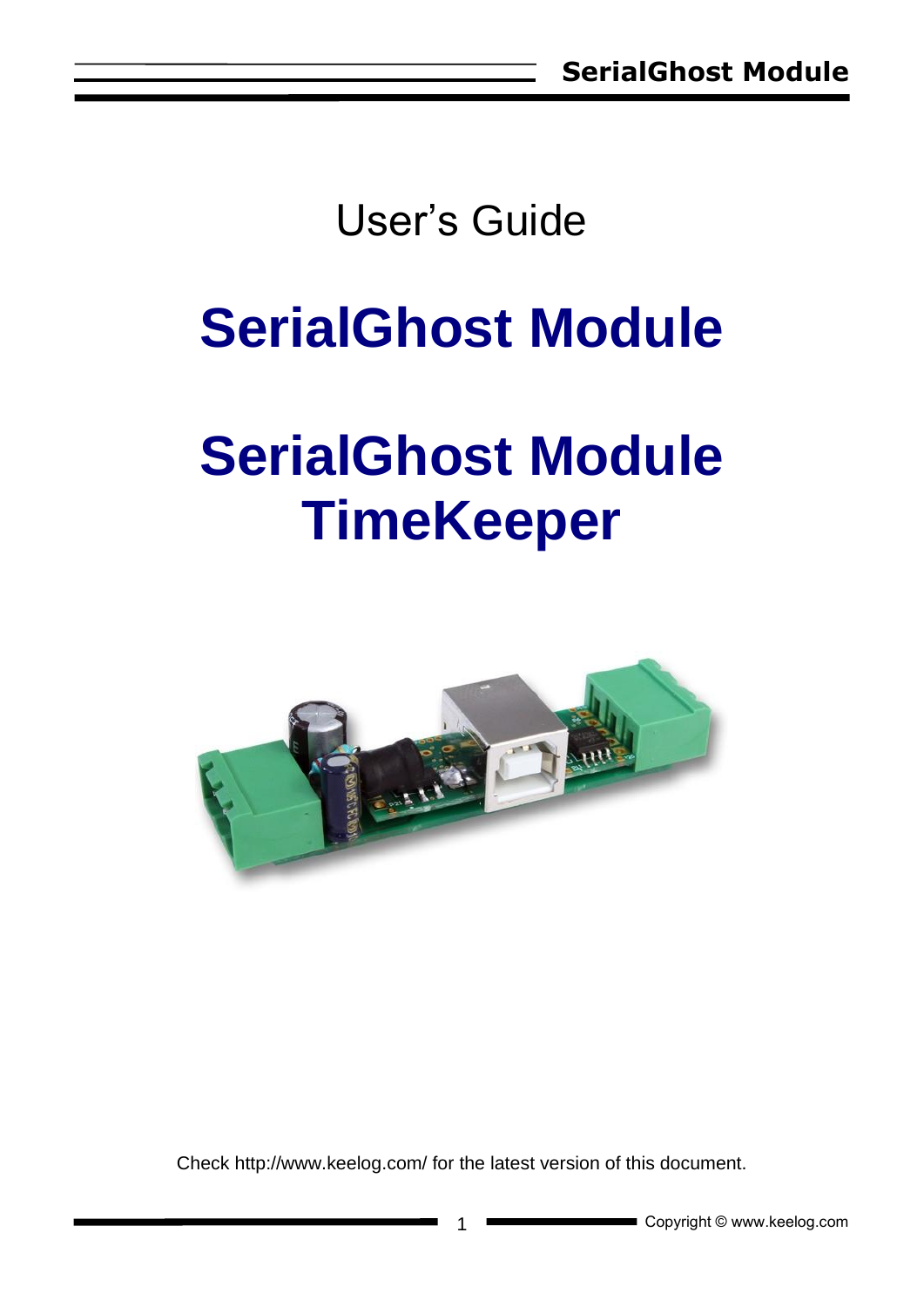### <span id="page-1-0"></span>**Table of contents**

### <span id="page-1-1"></span>**Getting started**

#### Already familiar with SerialGhost data loggers?

 $\Rightarrow$  Configure your device and start logging in 5 simple steps: section Quick Start

#### New to SerialGhost data loggers?

- $\Rightarrow$  First, configure the serial bus parameters: section **Configuration**
- $\Rightarrow$  Then learn about recording data: section Recording data
- $\Rightarrow$  Finally, retrieve the recorded data: section Viewing recorded data

#### **Questions or problems?**

 $\Rightarrow$  Go through the **Troubleshooting** section.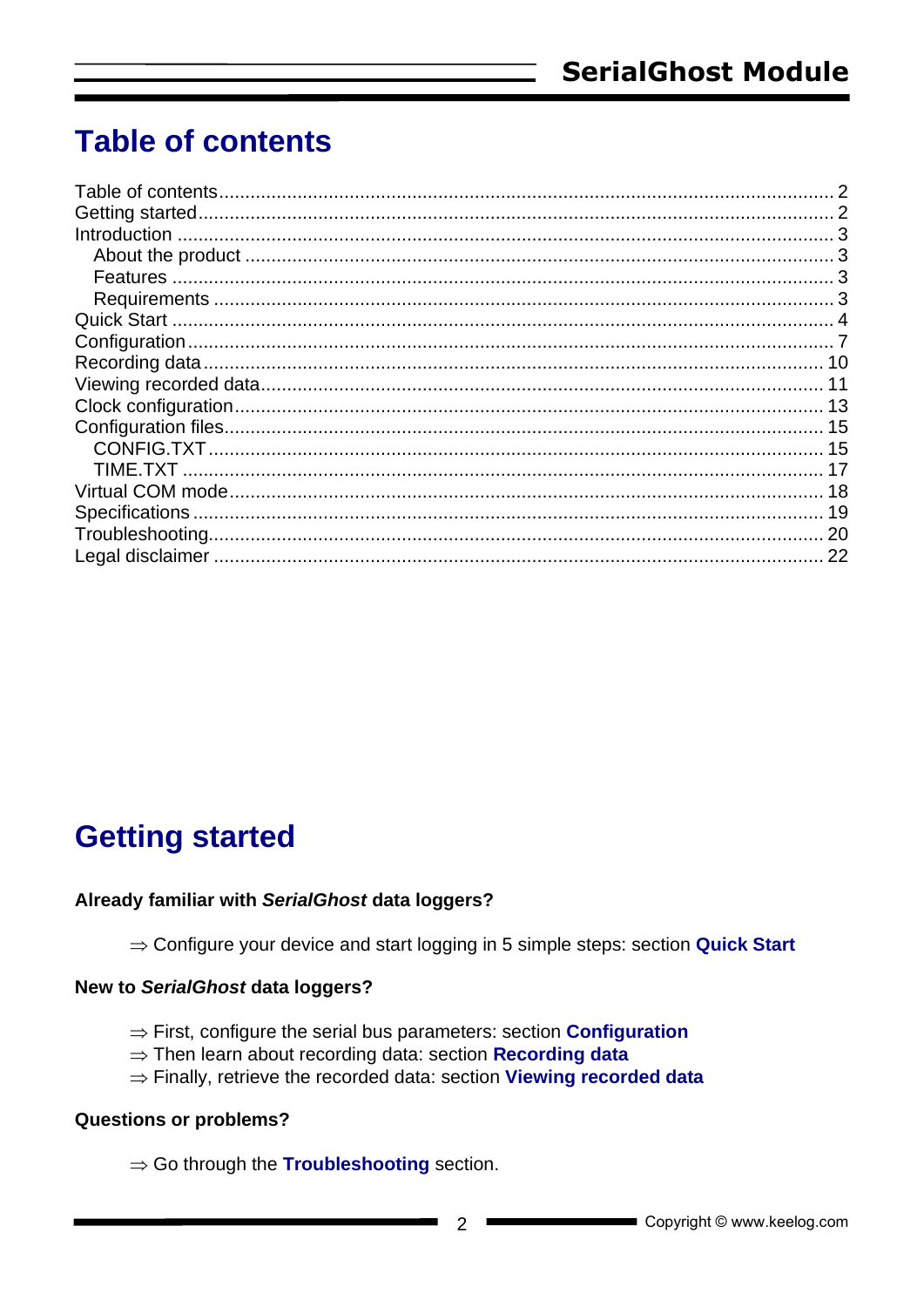### <span id="page-2-0"></span>**Introduction**

#### <span id="page-2-1"></span>*About the product*

The *SerialGhost Module* is a modular RS-232 and serial bus logger with high-capacity internal memory, which may be accessed as a USB flash drive. Bidirectional data flowing through the serial bus will be captured and stored on the internal flash drive in a special file. This data may be retrieved by switching to flash drive mode. The logger will pop up as a removable drive, giving instant access to all captured data. The *SerialGhost Module* does not require any dedicated software or drivers.

The *SerialGhost Module TimeKeeper* has an additional built-in time-stamping module and battery. This enables adding time and date information to the log file. Thanks to the internal battery, the time and date persist even when the device is not powered.

#### <span id="page-2-2"></span>*Features*

- Logs asynchronous serial transmission (RS-232 compatible)
- Baud rates up to 230400 bps
- Logs 2 streams simultaneously (RX and TX)
- High-capacity internal flash memory, accessible as a USB removable drive
- Powered from a USB port, or external power supply
- No software or drivers required, Windows, Linux, and Mac compatible
- USB flash drive mode
- Modular form-factor with terminal block connectors
- Time and date stamping (*SerialGhost Module TimeKeeper*)
- Built-in battery (*SerialGhost Module TimeKeeper*)

#### <span id="page-2-3"></span>*Requirements*

- Asynchronous serial bus with RS-232 logic levels
- Operating system with USB Mass-Storage device support
- USB 5V DC or power supply 9V…24V DC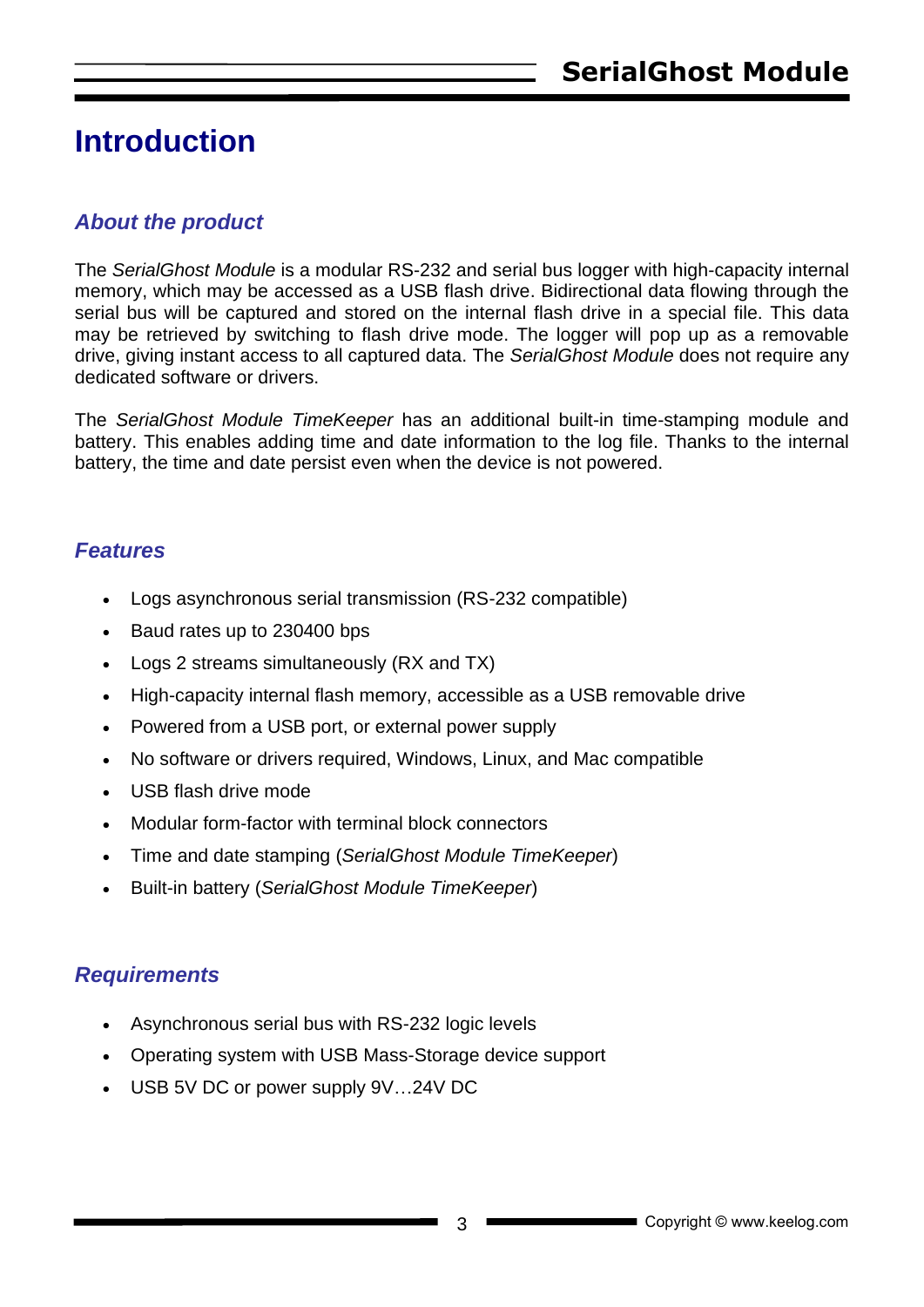### <span id="page-3-0"></span>**Quick Start**

Baudrate=9600

Bits=8 Parity=No StopBits=1

This section contains concise information on basic operation of the *SerialGhost Module* and *SerialGhost Module TimeKeeper*. If you need detailed instructions, please refer to sections **Configuration**, **Recording data**, and **Viewing recorded data**.

Before you start, make sure you have the following information about the serial bus you want to log data from:

- Baud rate (bits per second)
- Number of bits per transfer (usually 8)
- Parity bit configuration (usually not used)
- Number of stop bits per transfer (usually 1)

**Step 1.** Open a text editor (such as *Notepad*) and create a file named CONFIG.TXT. This file will later be used to configure the device. Use the following template:

> $\overline{a}$   $\overline{a}$   $\overline{a}$ CONFIG.TXT - Notepad File Edit Format View Help Baudrate=9600 Bits=8 Parity=No StopBits=1

Replace *Baudrate* with the actual baud rate in bits per second of the serial bus you want to log data from. Replace *Bits* with the number of bits per transfer (5…8). Provide the parity check using one of the following strings: *No*, *Even*, *Odd*, *Space*, or *Mark*. Replace *StopBits* with the number of stop bits per transfer  $(1, 1.5, 0.2)$ .

Finally, save the configuration file as CONFIG.TXT.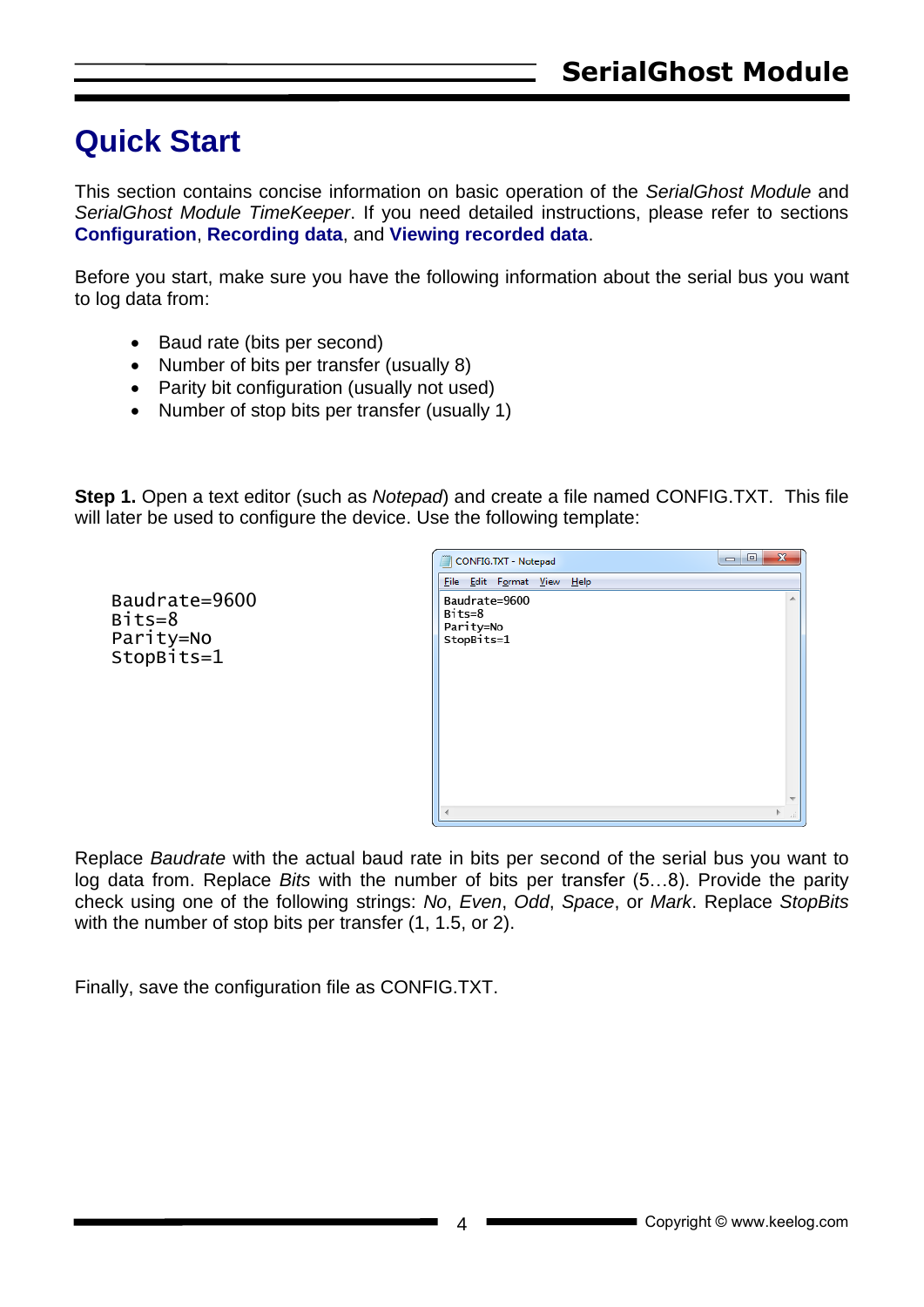**Step 2.** Connect the device to a computer or laptop using the USB connector and then short input MODE to GND for a short moment. This will initiate toggling the mode of operation from record mode to flash drive mode.



After a few seconds, the device will automatically get detected as a mass storage device, and pop up as a removable drive.

**Step 3.** Copy the configuration file CONFIG.TXT to the logger's flash drive.



Then, safely remove the device, and short input MODE to GND for a short moment to exit flash drive mode.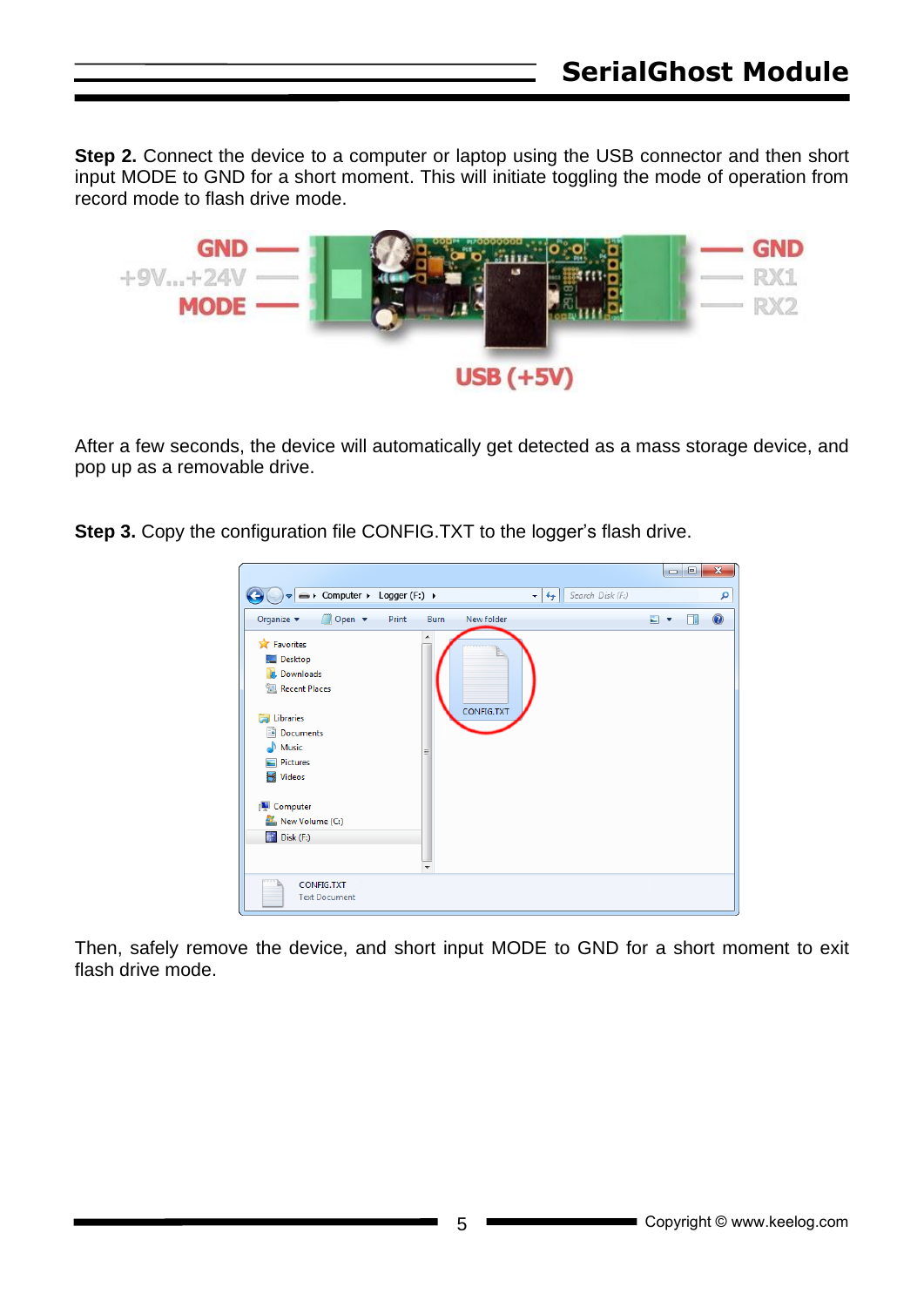**Step 4.** To start logging, connect the logger in-line on a serial bus. Connect either one, or two sources of serial data with RS-232 logic levels to inputs RX1 and RX2.



The device may be powered from a standard USB port with +5V DC. Alternatively, an external +9…+24V DC (min. 200 mA) power supply may be used to power the device. It is important to connect the ground of the monitored bus to the *SerialGhost's* ground connector GND.

**Step 5.** To retrieve the logged data, enable flash drive mode by shorting input MODE to GND for a short moment, just like in step 2. A removable drive will pop-up, containing the file LOG.TXT with recorded data.



The upstream data (TX) and downstream data (RX) will be differentiated by the channel headers interleaved in the log file.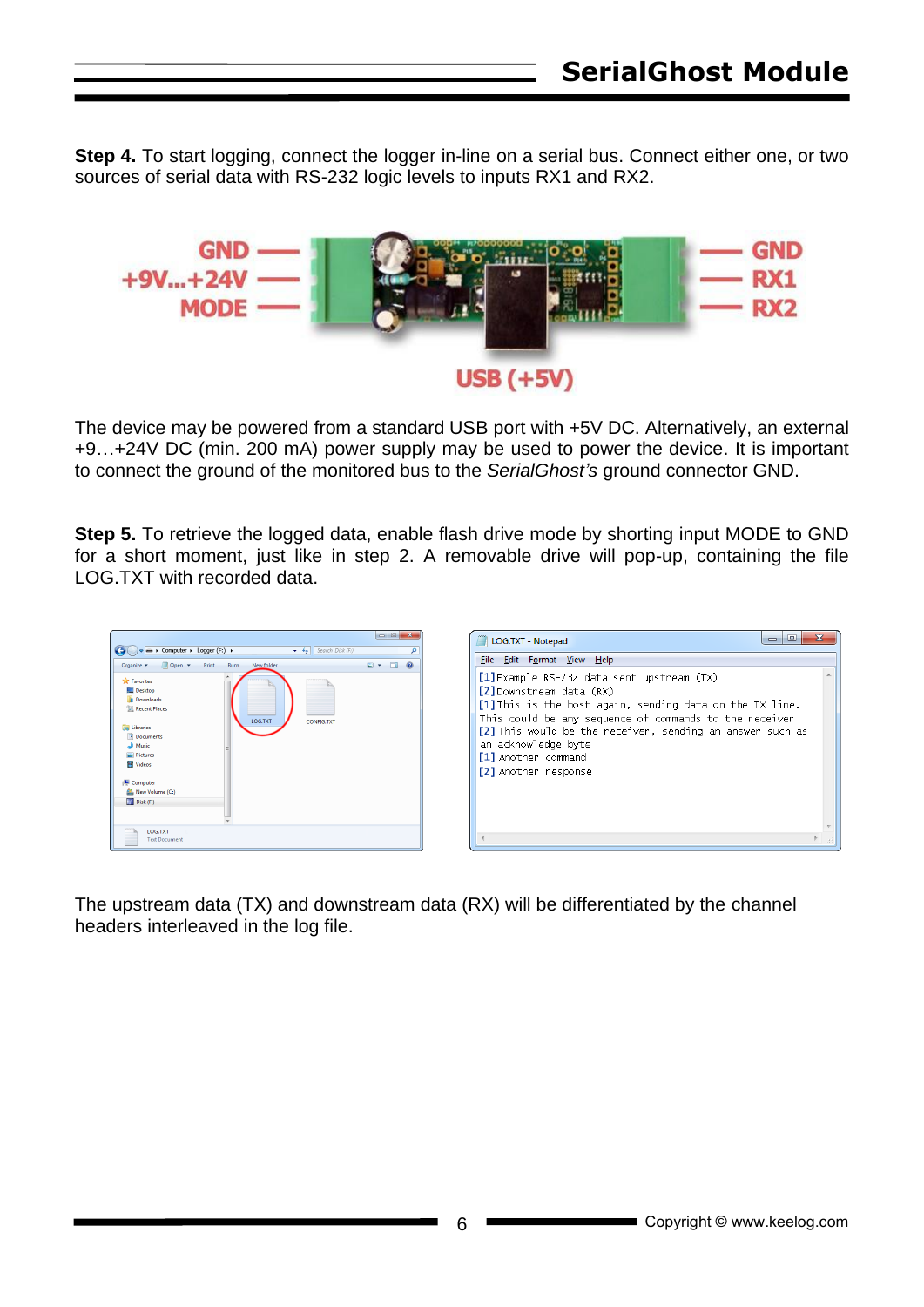### <span id="page-6-0"></span>**Configuration**

The *SerialGhost Module* and *SerialGhost Module TimeKeeper* may be configured through the file CONFIG.TXT, placed in the flash drive root folder. Use any text editor to prepare such a configuration file, containing the following text:

```
Baudrate=9600
Bits=8
Parity=No
StopBits=1
```
Copy this file to the root folder in flash drive mode. The new configuration will be loaded on next power-up.



The following list presents the most common configuration options. All variable and value strings are case insensitive.

*Baudrate* sets the baud rate in bits per second of the monitored serial bus. Range is *300* bps to *230400* bps. Default value is *9600*.

*Bits* sets the number of bits per transfer of the monitored serial bus. Possible values are *5*, *6*, *7*, *8*. Default value is *8*.

*Parity* sets the parity bit type of the monitored serial bus. Possible values are *No*, *Even*, *Odd*, *Space*, *Mark*. Default value is *No*.

**StopBits** sets the number of stop bits per transfer of the monitored serial bus. Possible values are *1*, *1.5*, *2*. Default is *1*.

**DualPort** sets whether both input ports use different serial bus configurations. Possible values are *No* (both ports use common configuration defined by *Baudrate*, *Bits*, *Parity*, *StopBits*) and *Yes* (first port uses configuration defined by *Baudrate*, *Bits*, *Parity*, *StopBits*,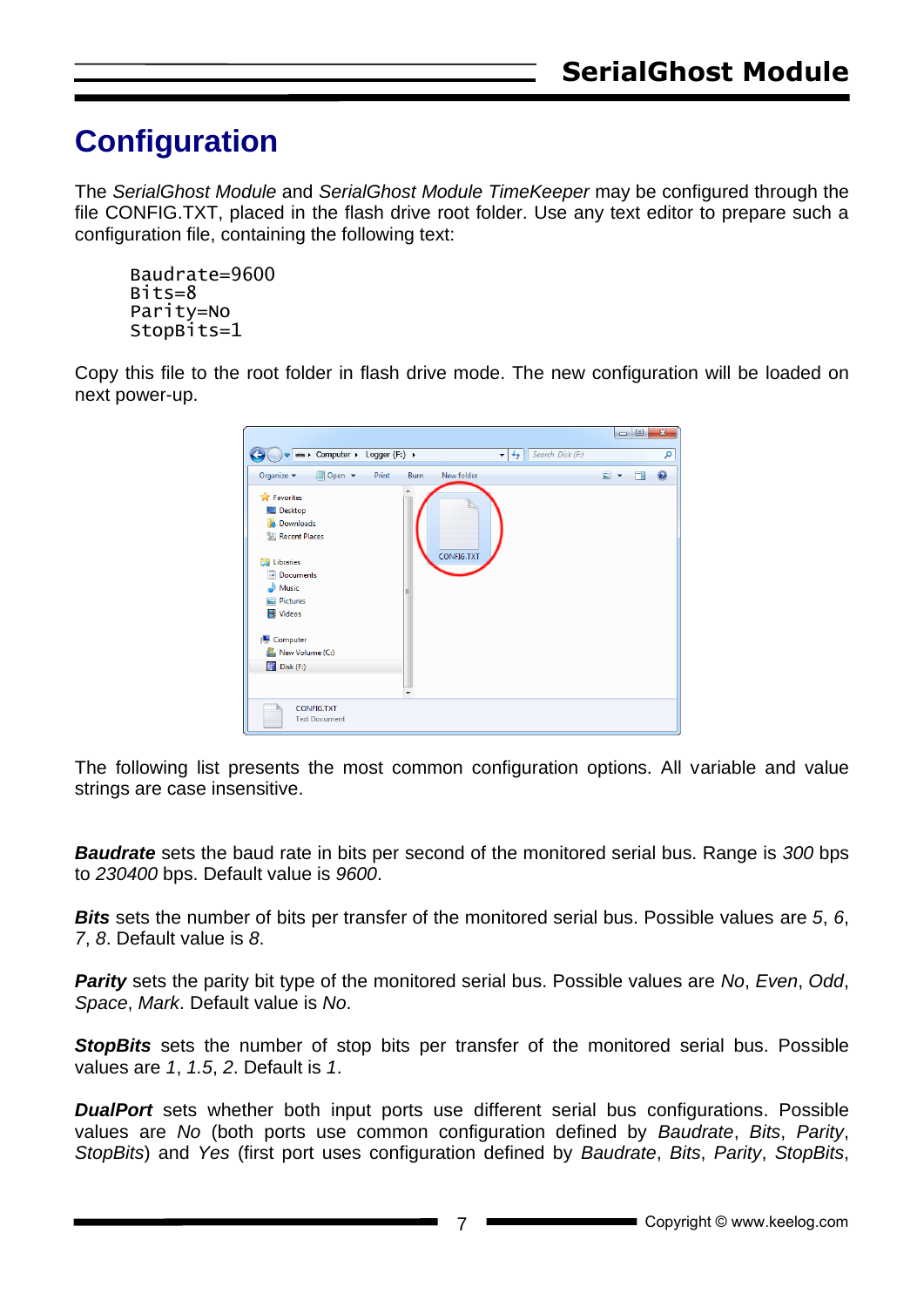while second port uses configuration defined by *Baudrate2*, *Bits2*, *Parity2*, *StopBits2*). Default is *No*.

**Baudrate2** sets the baud rate in bits per second of the monitored serial bus for the second port (used only when *DualPort* is set to *Yes*). Range is *300* bps to *230400* bps. Default value is *9600*.

**Bits2** sets the number of bits per transfer of the monitored serial bus for the second port (used only when *DualPort* is set to *Yes*). Possible values are *5*, *6*, *7*, *8*. Default value is *8*.

**Parity2** sets the parity bit type of the monitored serial bus for the second port (used only when *DualPort* is set to *Yes*). Possible values are *No*, *Even*, *Odd*, *Space*, *Mark*. Default value is *No*.

**StopBits2** sets the number of stop bits per transfer of the monitored serial bus for the second port (used only when *DualPort* is set to *Yes*). Possible values are *1*, *1.5*, *2*. Default is *1*.

*DisableLogging* allows to disable data logging. Allowed values are *Yes* (logging disabled) and *No* (logging enabled). Default value is *No*.

*LogMode* sets the logging mode. Possible values are *Bin* (data is logged as binary data), *Hex*  (data is logged as hexadecimal numbers), *Dec* (data is logged as decimal numbers). Default value is *Bin*.

*Separator* sets the separator character between data values in logging mode *Dec/Hex*. Possible values are *None*, *Space*, *Comma, Tab, Newline*. Default is *Space*.

**Separator2** sets the separator character used when a header is inserted into the stream (upon active stream change and before a time-stamp). Possible values are *None*, *Space*, *Comma, Tab, NewLine*. Default is *NewLine*.

*EnablePort* configures which input ports are enabled and which serial streams are to be logged. Possible values are *Both* (both input ports are enabled), *Port0* (only the first input port is enabled), *Port1* (only the second input port is enabled). Default is *Both*.

*Header* defines a string value for the main device header, which is included in each header inserted into the log file. No default value.

*HeaderInterval* sets an inactivity interval in seconds, after which a header is inserted into the log file. A header will be inserted only if there has been no bus activity for a period exceeding the *HeaderInterval* value, or if the active serial stream has changed. Default value is *5.0*.

*ChannelHeaders* enables/disables the channel headers defined by *Channel0Header* and *Channel1Header* to be included in the log file. Allowed values are *Yes* (channel headers enabled) and *No* (channel headers disabled). Default value is *Yes*.

*Channel0Header* defines a string value for the header for the first input port, which is included in each header inserted into the log file. Default value is *0*.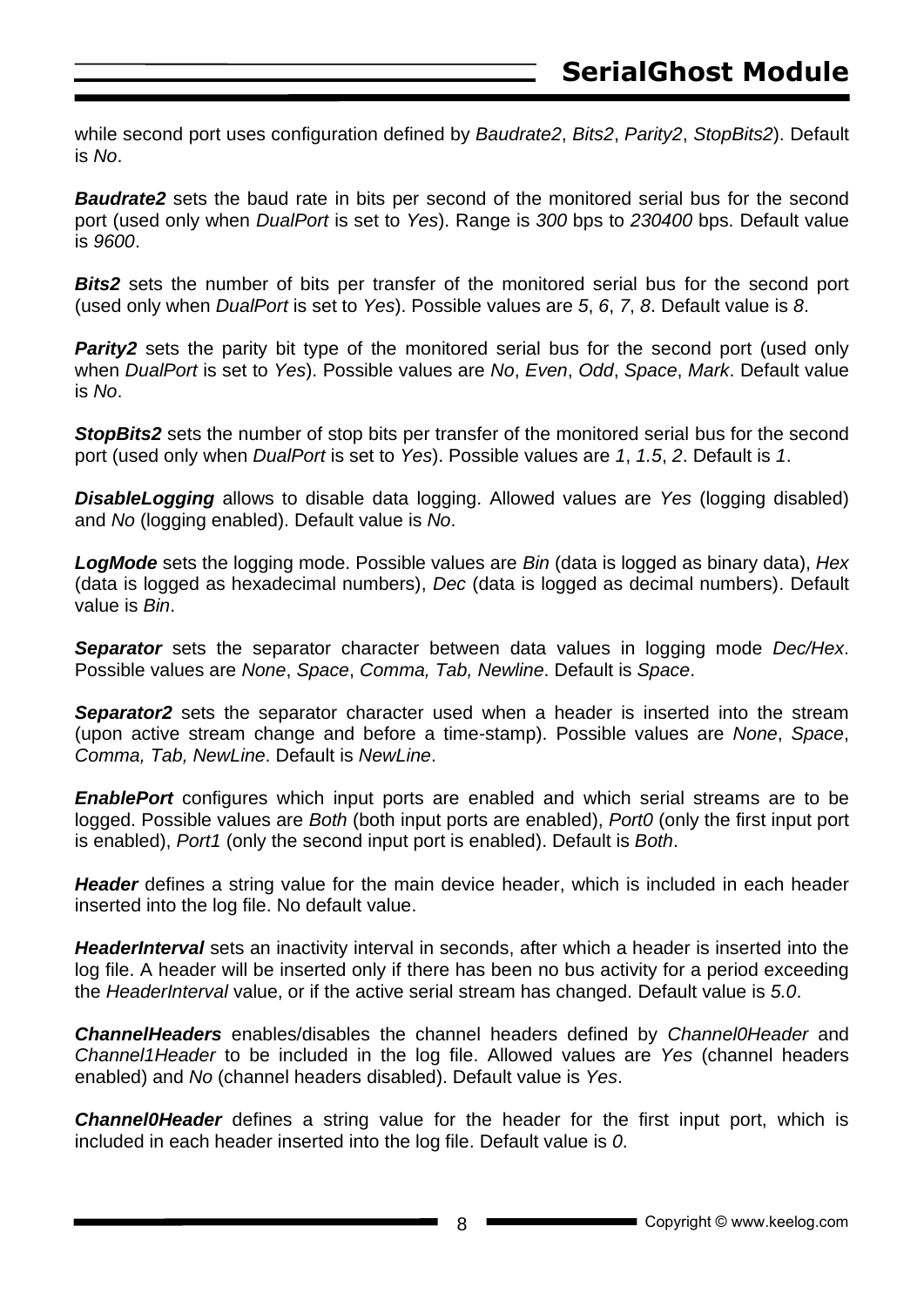**Channel1Header** defines a string value for the header for the second input port, which is included in each header inserted into the log file. Default value is *1*.

*TimeStamping* configures the built-in time- and date-stamping module (*SerialGhost TimeKeeper* only). Allowed values are *Yes* (timestamping enabled) and *No* (timestamping disabled). Default is *Yes*.

*TimeFormat* configures how time-stamps are formatted in the data log (*SerialGhost TimeKeeper* only). Allowed values are *24* (24h format) and *AM* or *PM* (both values will select the 12h format). Default is *24*.

*UsbMode* configures mode of USB operation. Allowed values are *Flash* (the device switches between capture and USB flash mode) and *Com* (the device operates as a Virtual COM device). Default is *Flash*.

*Target* configures where to store or send acquired data. Allowed values are *Flash* (data stored to internal memory) and *Com* (data sent over Virtual COM device). Default is *Flash*.

A full list of parameters is available in section **Configuration files**.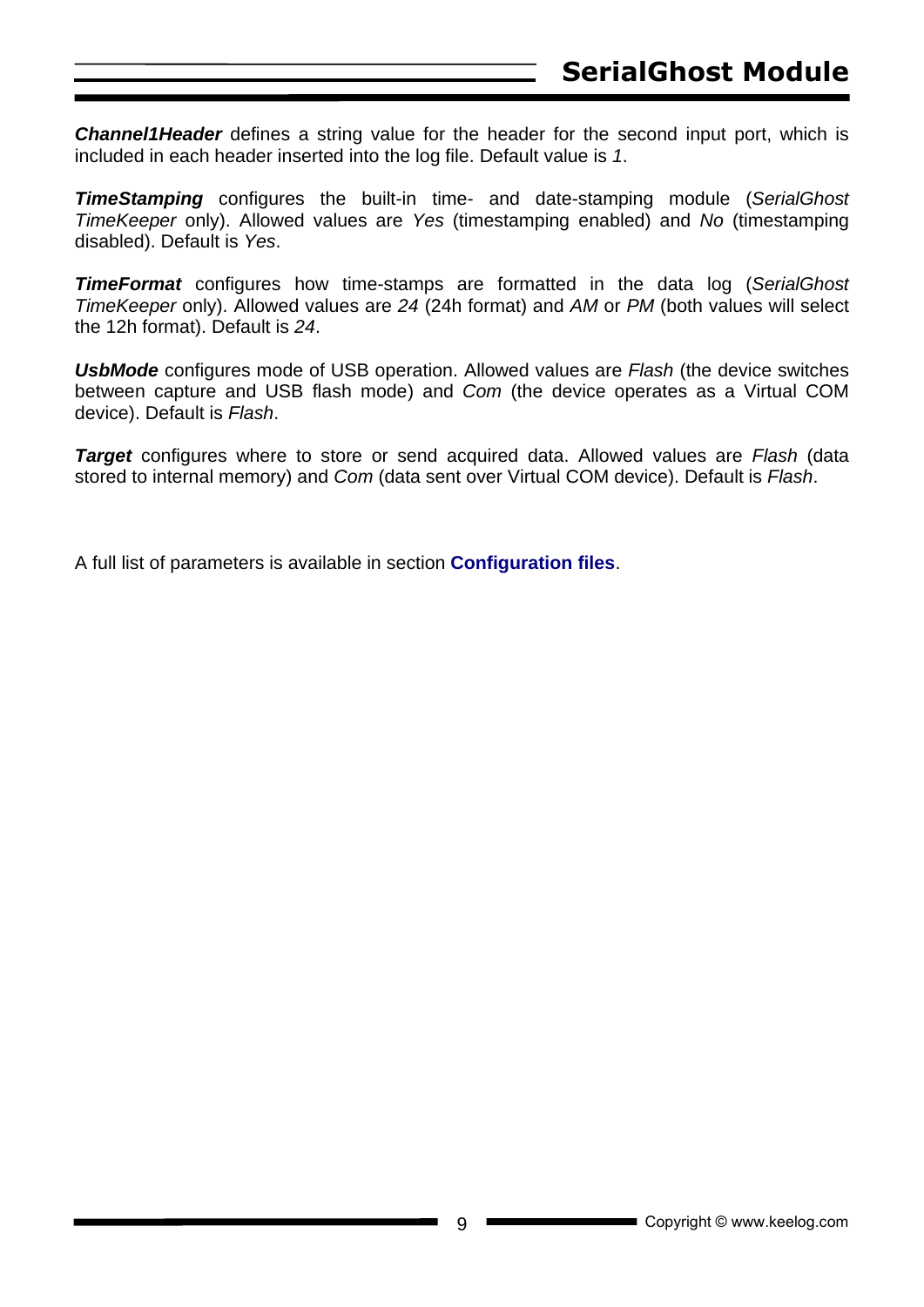### <span id="page-9-0"></span>**Recording data**

Record mode is the default mode of operation for the *SerialGhost Module* (*SerialGhost Module TimeKeeper*) data logger. In record mode, the device will silently monitor the bidirectional data flow on the serial bus and store the captured data on the internal flash drive in file LOG.TXT.

The *SerialGhost Module* (*SerialGhost Module TimeKeeper*) must first be configured to the appropriate serial bus parameters, such as baud rate. Refer to section **Configuration** for detailed instructions.

Installation of the *SerialGhost Module* in record mode is quick and easy, no software or drivers are required. Connect either one, or two sources of serial data with RS-232 logic levels to inputs RX1 and RX2. The device may be powered from a standard USB port with +5V DC. Alternatively, an external +9…+24V DC (min. 200 mA) power supply may be used to power the device. It is important to connect the ground of the monitored bus to the *SerialGhost's* ground connector GND.

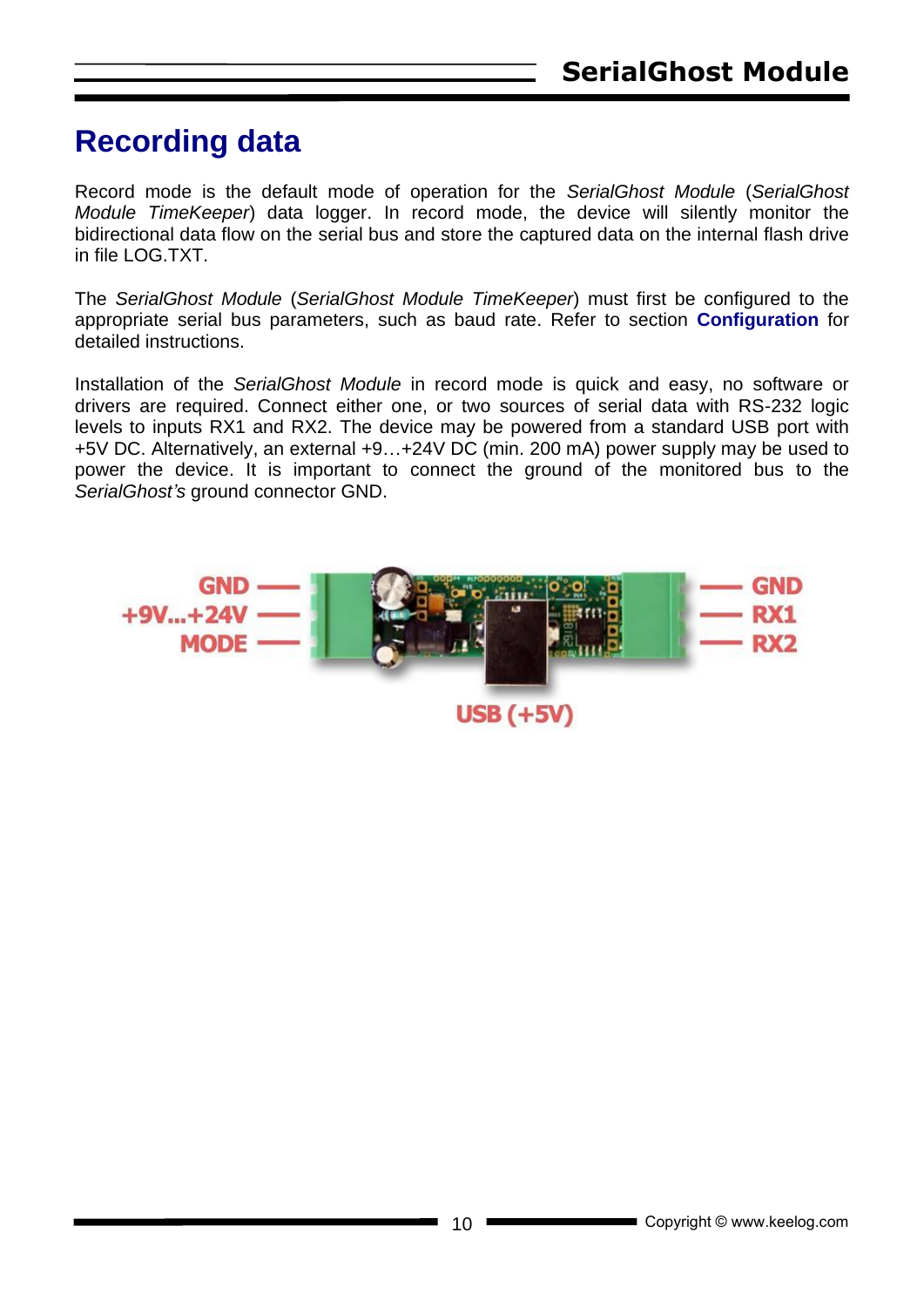### <span id="page-10-0"></span>**Viewing recorded data**

Once serial data has been recorded, it may be retrieved on any computer with a USB port. This is done by switching to flash drive mode. Connect the *SerialGhost Module* (*SerialGhost Module TimeKeeper*) to any computer with mass storage device support with a USB cable, and short input MODE to GND for a short moment. After a few seconds, the *SerialGhost Module* (*SerialGhost Module TimeKeeper*) will automatically get detected as a mass storage device, and pop up as a removable drive. The operating system will use the standard built-in mass storage driver (*MS Windows* in the following examples).



Depending on the drive letters available, the device will be visible as a new drive, for example F:. Use the systems file manager to browse this disk (for example *Explorer*).



The removable disk will contain the file LOG.TXT with a text log of all captured data. The data is stored in the same format as appearing on the serial bus, without any encoding. The upstream data (TX) and downstream data (RX) will be differentiated by the channel headers interleaved in the log file. The *SerialGhost Module* will also interleave time-stamps. The file LOG.TXT can be viewed and searched with any text editor, such as *Notepad* or *MS Word*.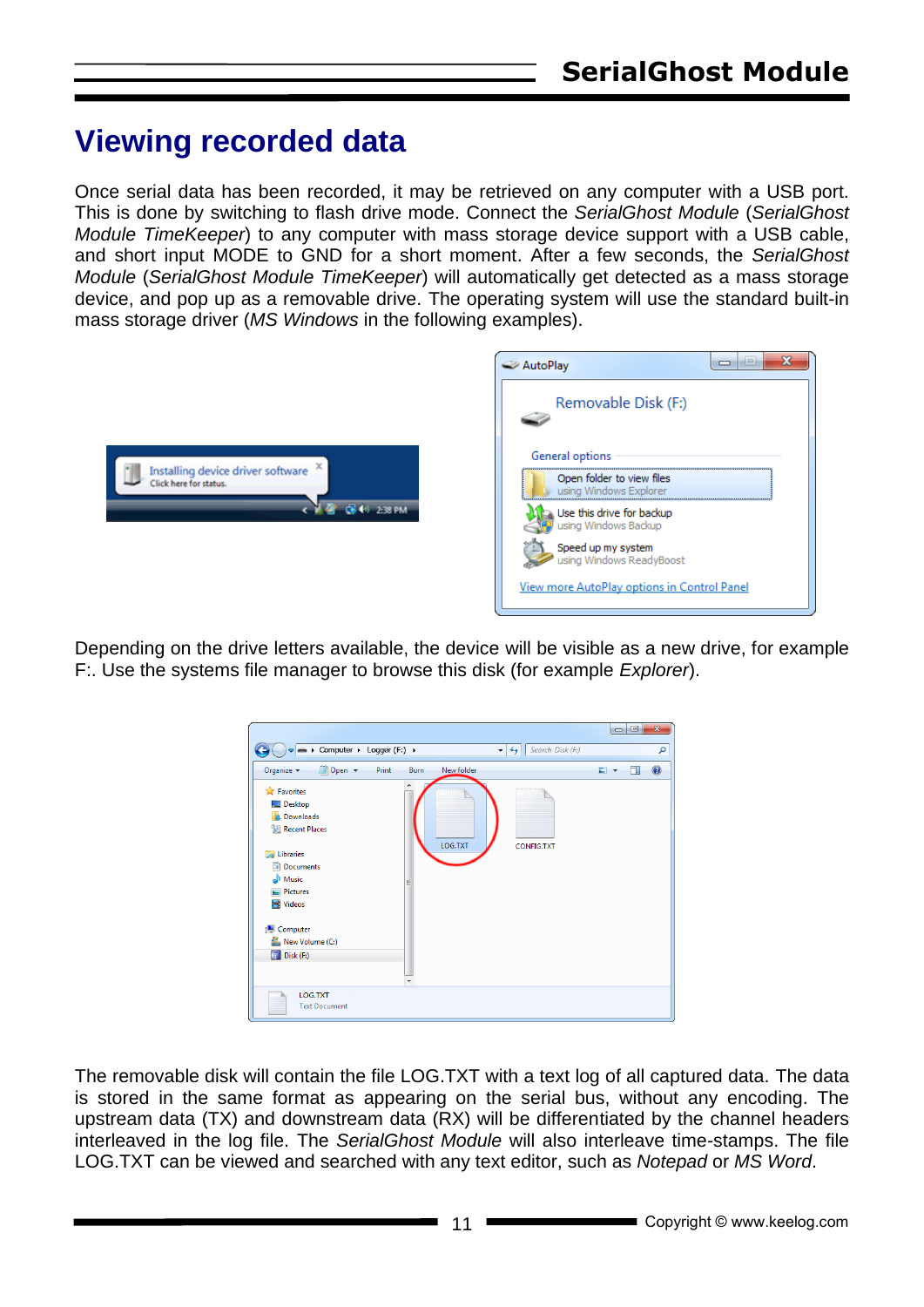| $\blacksquare$<br>LOG.TXT - Notepad                                                                                                                                                                                                                                                                                               |   |
|-----------------------------------------------------------------------------------------------------------------------------------------------------------------------------------------------------------------------------------------------------------------------------------------------------------------------------------|---|
| File Edit Format View Help                                                                                                                                                                                                                                                                                                        |   |
| $[1]$ Example RS-232 data sent upstream (TX)<br>[2] Downstream data (RX)<br>[1] This is the host again, sending data on the TX line.<br>This could be any sequence of commands to the receiver<br>[2] This would be the receiver, sending an answer such as<br>an acknowledge byte<br>[1] Another command<br>[2] Another response | 业 |
|                                                                                                                                                                                                                                                                                                                                   |   |

Switching back to record mode can be achieved by a safe software removal of the flash disk. Use the systems standard disk removal procedure. For *MS Windows*, left-click on the *Safe Removal* icon in the system tray and select the appropriate drive. Then short input MODE to GND for a short moment again to return to record mode.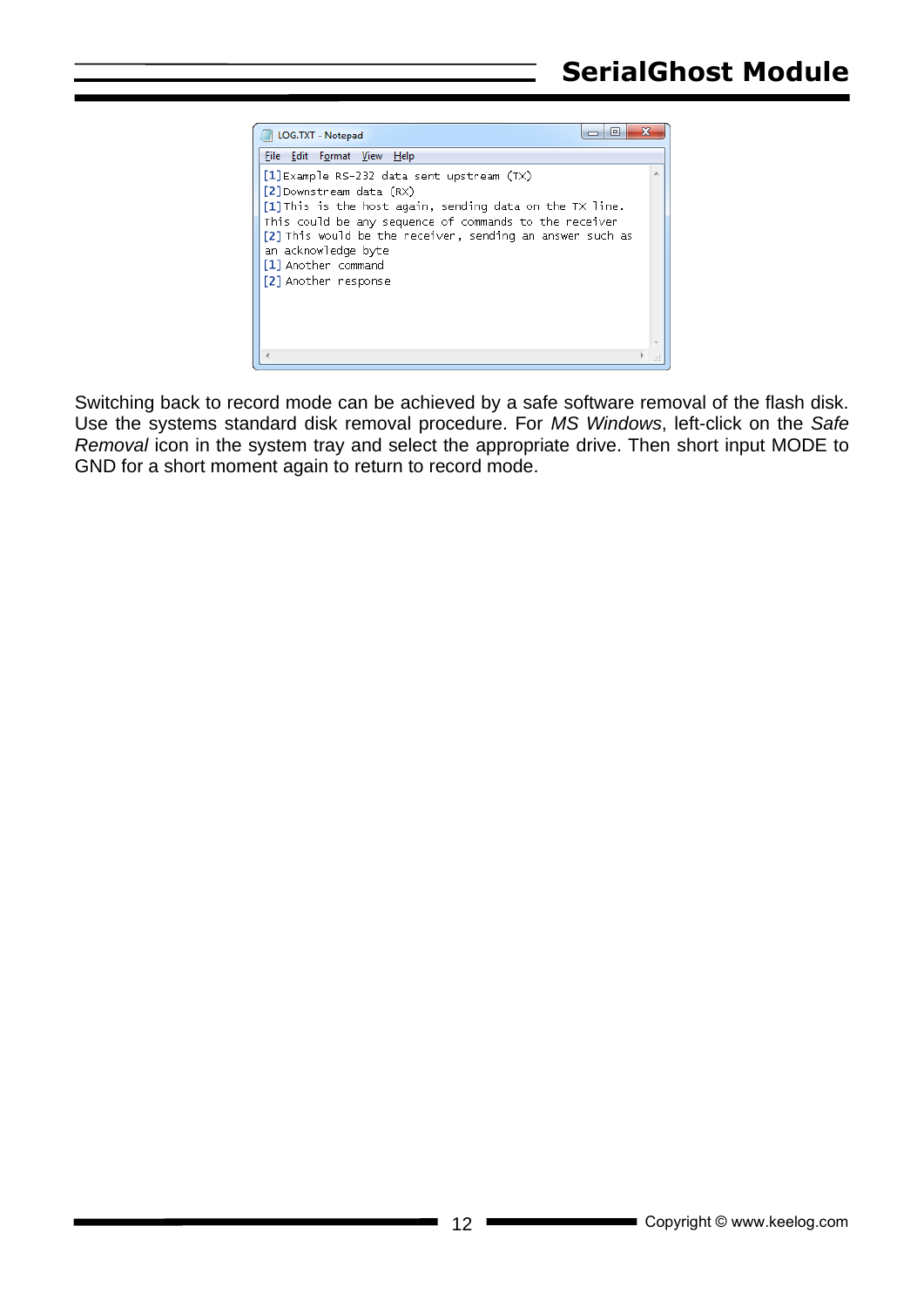### <span id="page-12-0"></span>**Clock configuration**

It is necessary to configure the built-in clock module for getting correct date and time-stamps. To do this, a text file named TIME.TXT should be prepared with the following format:

```
Year=2020
Month=4
Day=1Hour=12
Minute=34
Second=56
Format=PM
```


The fields should contain the current time and date. The field *Format* allows distinguishing between A.M., P.M., and 24-hour time (use the value *AM*, *PM*, or *24*). After the file has been prepared, switch to flash drive mode and copy the file TIME.TXT to the root folder of the flash disk.

| $\blacktriangleright$ Computer $\blacktriangleright$ Logger (F:) $\blacktriangleright$                                                                                                     |               |            | Search Disk (F:)<br>$\ddotmark$<br>$\blacktriangledown$ | $\mathbf{x}$<br>$\Box$<br>U<br>م |
|--------------------------------------------------------------------------------------------------------------------------------------------------------------------------------------------|---------------|------------|---------------------------------------------------------|----------------------------------|
| Organize $\blacktriangledown$<br>$\Box$ Open $\blacktriangledown$                                                                                                                          | Print<br>Burn | New folder |                                                         | $\mathbf Q$<br>$\blacksquare$    |
| <b>X</b> Favorites<br>Desktop<br><b>L</b> Downloads<br><b>Recent Places</b><br>Libraries<br>Documents<br>Music<br>Pictures<br>Videos<br>Computer<br>嚜<br>New Volume (C:)<br>Disk (F:)<br>岸 | ▴<br>Ξ        | LOG.TXT    | CONFIG.TXT                                              | TIME.TXT                         |
| TIME.TXT<br><b>Text Document</b>                                                                                                                                                           |               |            |                                                         |                                  |

After copying the file, safely remove the flash drive and short input MODE to GND for a short moment to switch back to record mode. The new clock configuration will be loaded during the next power-up.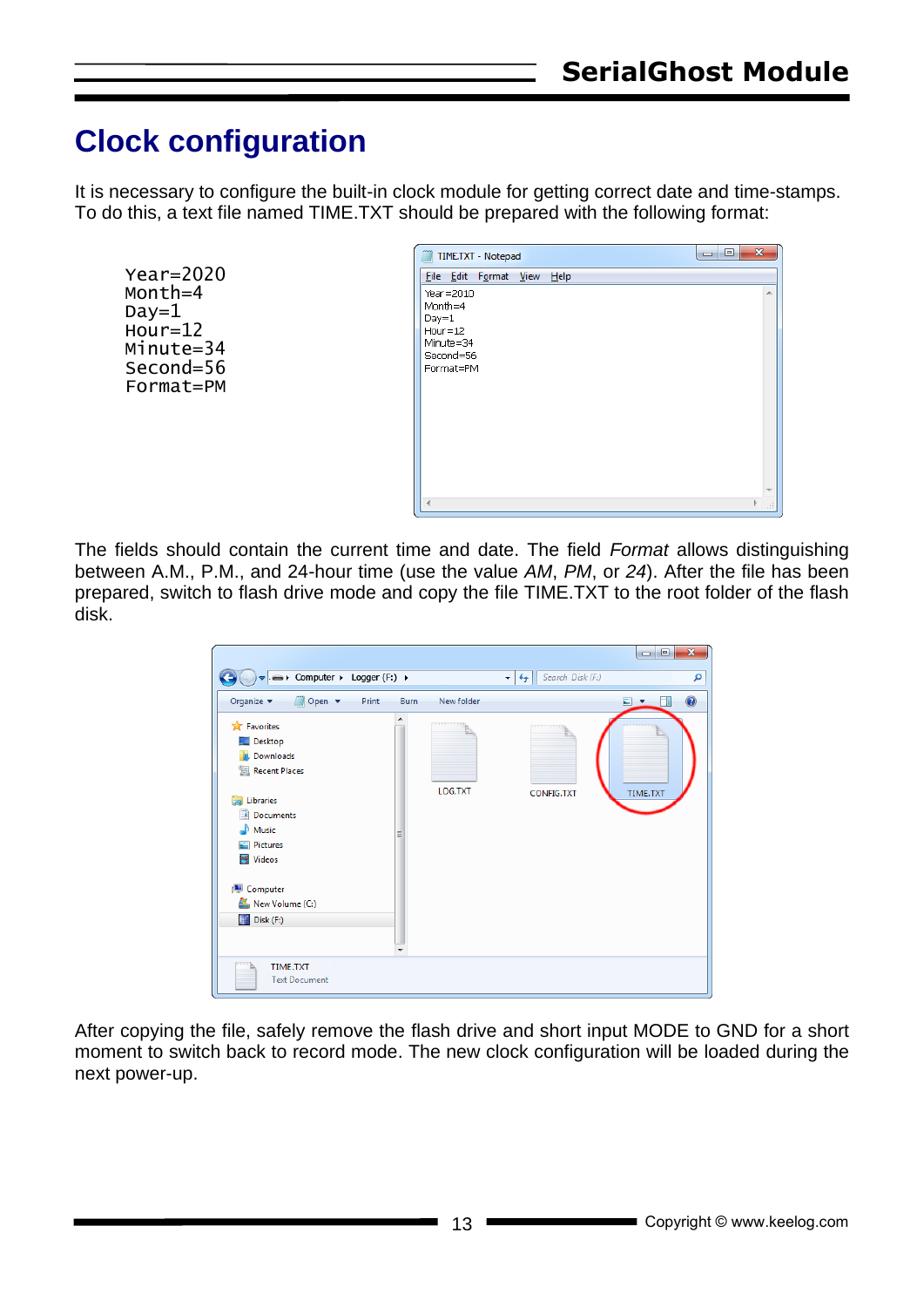The clock configuration file must be named TIME.TXT and must be placed in the root folder. Variable and value strings are case insensitive, however they must match the options listed below.

- *Year* sets the clock year value. Valid range is from 2000 to 2099.
- *Month* sets the clock month value. Valid range is from 1 (January) to 12 (December).
- *Day* sets the clock day value. Valid range is from 1 to 31. If the specified day exceeds the maximum number of days in the specified month, the next valid day value will be chosen.
- *Hour* sets the clock hour value. Valid range is from 1 to 12 for 12-hour time (A.M./P.M.), and 0 to 23 for 24-hour time.
- *Minute* sets the clock minute value. Valid range is from 0 to 59.
- *Second* sets the clock second value. Valid range is from 0 to 59.
- *Format* sets the time format. Valid values are *AM*, *PM*, and *24*. If *AM* is chosen, the 12 hour format is selected and the specified hour is treated as before noon. If *PM* is chosen, the 12-hour format is selected and the specified hour is treated as afternoon. If *24* is chosen, the 24-hour format is selected and the specified hour is treated as 24 hour format.

Sample TIME.TXT for 12-hour time:

Sample TIME.TXT for 24-hour time:

| $Year=2020$ | $Year=2020$ |
|-------------|-------------|
| Month=10    | Month=10    |
| Day= $25$   | Day= $25$   |
| $Hour = 5$  | $Hour=17$   |
| Minute=51   | Minute=51   |
| $Second=43$ | Second=43   |
| Format=PM   | Format=24   |
|             |             |

A full list of parameters is available in section **Configuration files**.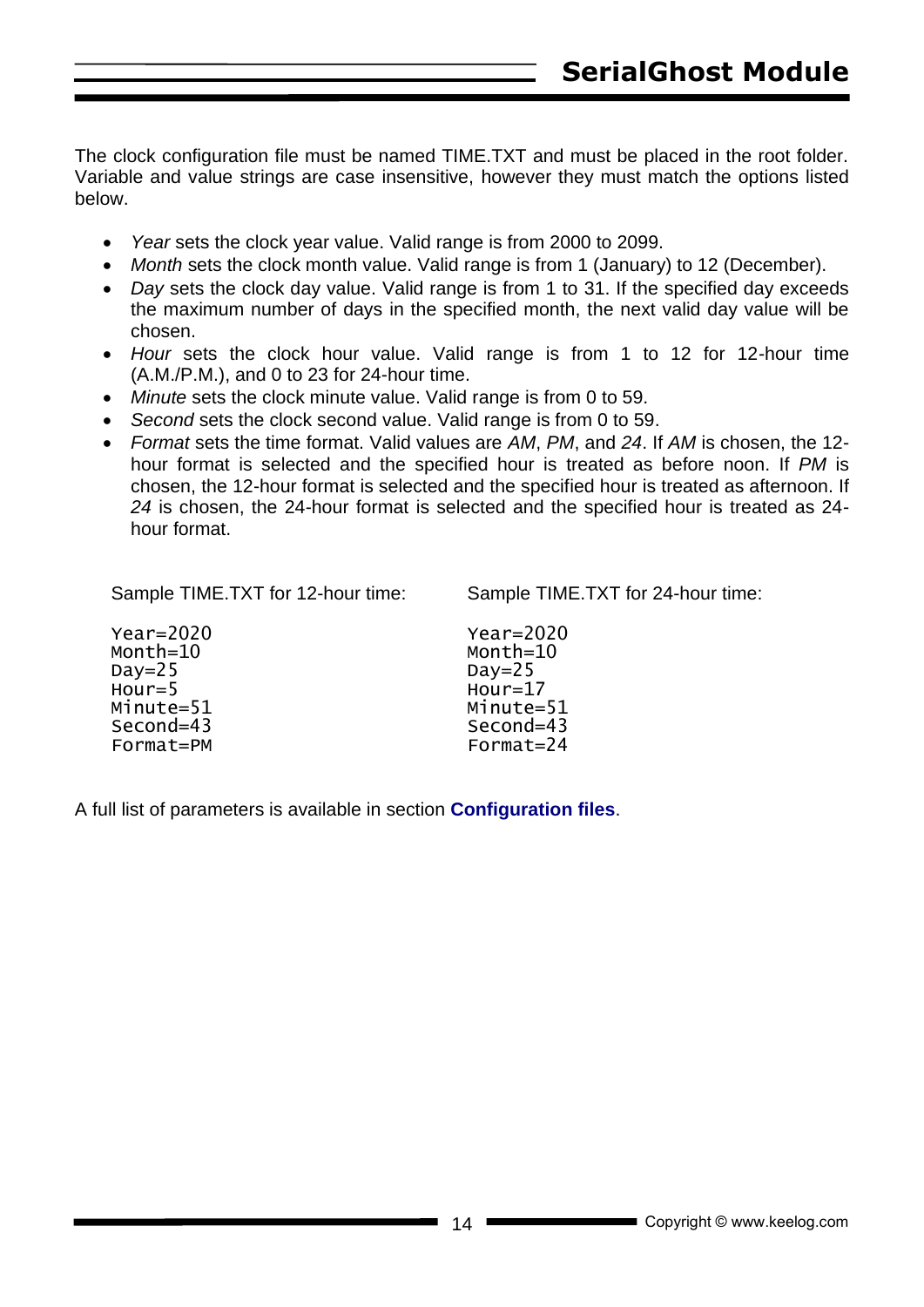### <span id="page-14-0"></span>**Configuration files**

The *SerialGhost Module* (*SerialGhost Module TimeKeeper*) is configured via two text files placed on the internal flash drive:

- CONFIG.TXT (configures serial bus parameters)
- TIME.TXT (configures the internal clock for time-stamping)

These files should contain configuration parameters, placed in successive lines in the following format:

```
Parameter1=Value
Parameter2=Value
Parameter3=Value
…
```
These configuration files must be placed in the device internal memory using flash drive mode.

#### <span id="page-14-1"></span>*CONFIG.TXT*

The file CONFIG.TXT is responsible for configuring the main operation of the device.

| <b>Parameter</b> | <b>Values</b>                                | <b>Example</b>  | <b>Description</b>                                                                                                                                                                                                                                                                                                                                                                                                                                   |
|------------------|----------------------------------------------|-----------------|------------------------------------------------------------------------------------------------------------------------------------------------------------------------------------------------------------------------------------------------------------------------------------------------------------------------------------------------------------------------------------------------------------------------------------------------------|
| <b>Baudrate</b>  | Baud rate in bps<br>default 9600)            | Baudrate=115200 | Serial bus baud rate in bits per second<br>(300230400).                                                                                                                                                                                                                                                                                                                                                                                              |
| <b>Bits</b>      | 5<br>6<br>7<br>8 (default)                   | $Bits = 7$      | Number of bits per transfer on the<br>monitored serial bus.                                                                                                                                                                                                                                                                                                                                                                                          |
| <b>Parity</b>    | No (default)<br>Even<br>Odd<br>Space<br>Mark | Parity=Even     | Type of parity bit on the monitored<br>serial bus.                                                                                                                                                                                                                                                                                                                                                                                                   |
| <b>StopBits</b>  | 1 (default)<br>1.5<br>$\overline{2}$         | Parity=1        | Number of stop bits per transfer on the<br>monitored serial bus.                                                                                                                                                                                                                                                                                                                                                                                     |
| <b>DualPort</b>  | Yes<br>No (default)                          | DualPort=Yes    | Sets whether both input ports use<br>different serial bus configurations. Both<br>ports can use a common configuration<br>defined by Baudrate, Bits, Parity,<br>StopBits or different configurations<br>when dual port mode is enabled. In<br>this case the first port uses the<br>configuration defined by Baudrate,<br>Bits, Parity, StopBits, while the second<br>port uses the configuration defined by<br>Baudrate2, Bits2, Parity2, StopBits2. |
| <b>Baudrate2</b> | Baud rate in bps<br>(default 9600)           | Baudrate2=9600  | Serial bus baud rate in bits per second<br>(300230400) for the second port                                                                                                                                                                                                                                                                                                                                                                           |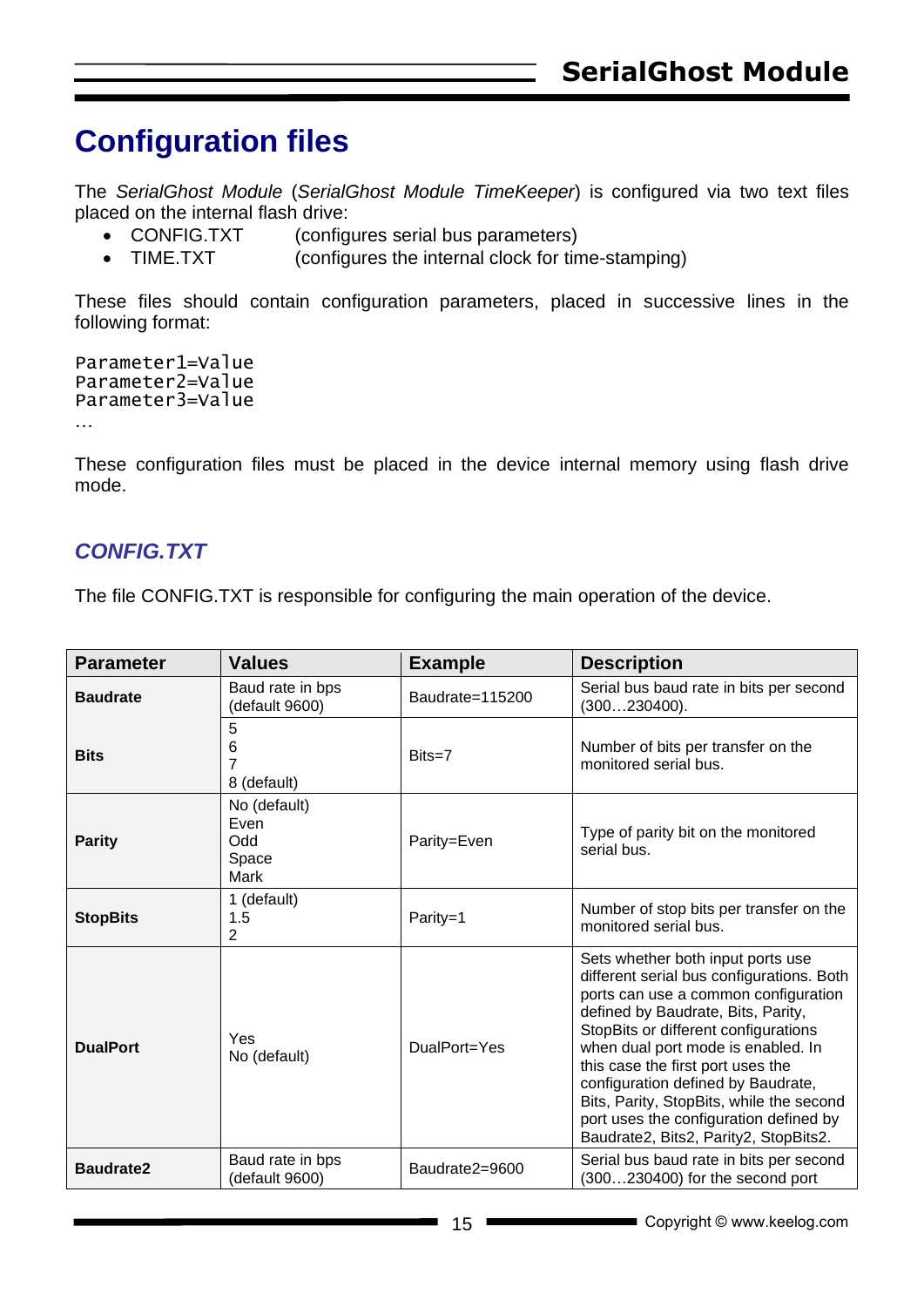|                       |                                                    |                                   | when dual port mode is enabled.                                                                                                                                                                                                                                             |
|-----------------------|----------------------------------------------------|-----------------------------------|-----------------------------------------------------------------------------------------------------------------------------------------------------------------------------------------------------------------------------------------------------------------------------|
| Bits2                 | 5<br>6<br>7<br>8 (default)                         | Bits2=8                           | Number of bits per transfer on the<br>monitored serial bus for the second<br>port when dual port mode is enabled.                                                                                                                                                           |
| Parity2               | No (default)<br>Even<br>Odd<br>Space<br>Mark       | Parity2=Mark                      | Type of parity bit on the monitored<br>serial bus for the second port when<br>dual port mode is enabled.                                                                                                                                                                    |
| <b>StopBits2</b>      | 1 (default)<br>1.5<br>2                            | Parity2=2                         | Number of stop bits per transfer on the<br>monitored serial bus for the second<br>port when dual port mode is enabled.                                                                                                                                                      |
| DisableLogging        | Yes<br>No (default)                                | DisableLogging=Yes                | Sets whether to disable data logging<br>completely.                                                                                                                                                                                                                         |
| LogMode               | Bin (default)<br>Hex<br>Dec                        | LogMode=Hex                       | Set the data format in log file.                                                                                                                                                                                                                                            |
| <b>Separator</b>      | None<br>Space (default)<br>Comma<br>Tab<br>Newline | Separator=Comma                   | The separator character between data<br>values when LogMode is set to Dec or<br>Hex.                                                                                                                                                                                        |
| Separator2            | None<br>Space<br>Comma<br>Tab<br>Newline (default) | Separator=Newline                 | The separator character used upon<br>inserting a header.                                                                                                                                                                                                                    |
| <b>EnablePort</b>     | Both (default)<br>Port <sub>0</sub><br>Port1       | EnablePort=Port0                  | Configures which input ports are<br>enabled and which serial streams are<br>to be logged.                                                                                                                                                                                   |
| Header                | String (no default<br>value)                       | Header=MyDevice01                 | Defines a string value for the main<br>device header, which is included in<br>each header inserted into the log file.                                                                                                                                                       |
| <b>HeaderInterval</b> | Interval in seconds<br>(default 5.0)               | HeaderInterval=1.5                | Sets an inactivity interval in seconds,<br>after which a header is inserted into<br>the log file. A header will be inserted<br>only if there has been no bus activity<br>for a period exceeding the<br>HeaderInterval value, or if the active<br>serial stream has changed. |
| <b>ChannelHeaders</b> |                                                    |                                   |                                                                                                                                                                                                                                                                             |
|                       | Yes (default)<br>No                                | ChannelHeaders=No                 | Enables/disables the channel headers<br>defined by Channel0Header and<br>Channel1Header to be included in the<br>log file.                                                                                                                                                  |
| <b>Channel0Header</b> | String (default "0")                               | Channel0Header<br>=GPS-downstream | Defines a string value for the header<br>for the first input port, which is included<br>in each header inserted into the log<br>file.                                                                                                                                       |
| <b>Channel1Header</b> | String (default "1")                               | Channel1Header<br>=GPS-upstream   | Defines a string value for the header<br>for the second input port, which is<br>included in each header inserted into<br>the log file.                                                                                                                                      |
| <b>TimeStamping</b>   | Yes (default)<br>No                                | TimeStamping=Yes                  | Sets whether to disable time-stamping<br>completely (TimeKeeper version only).                                                                                                                                                                                              |

 $\mathbb{R}^2$ 

Ë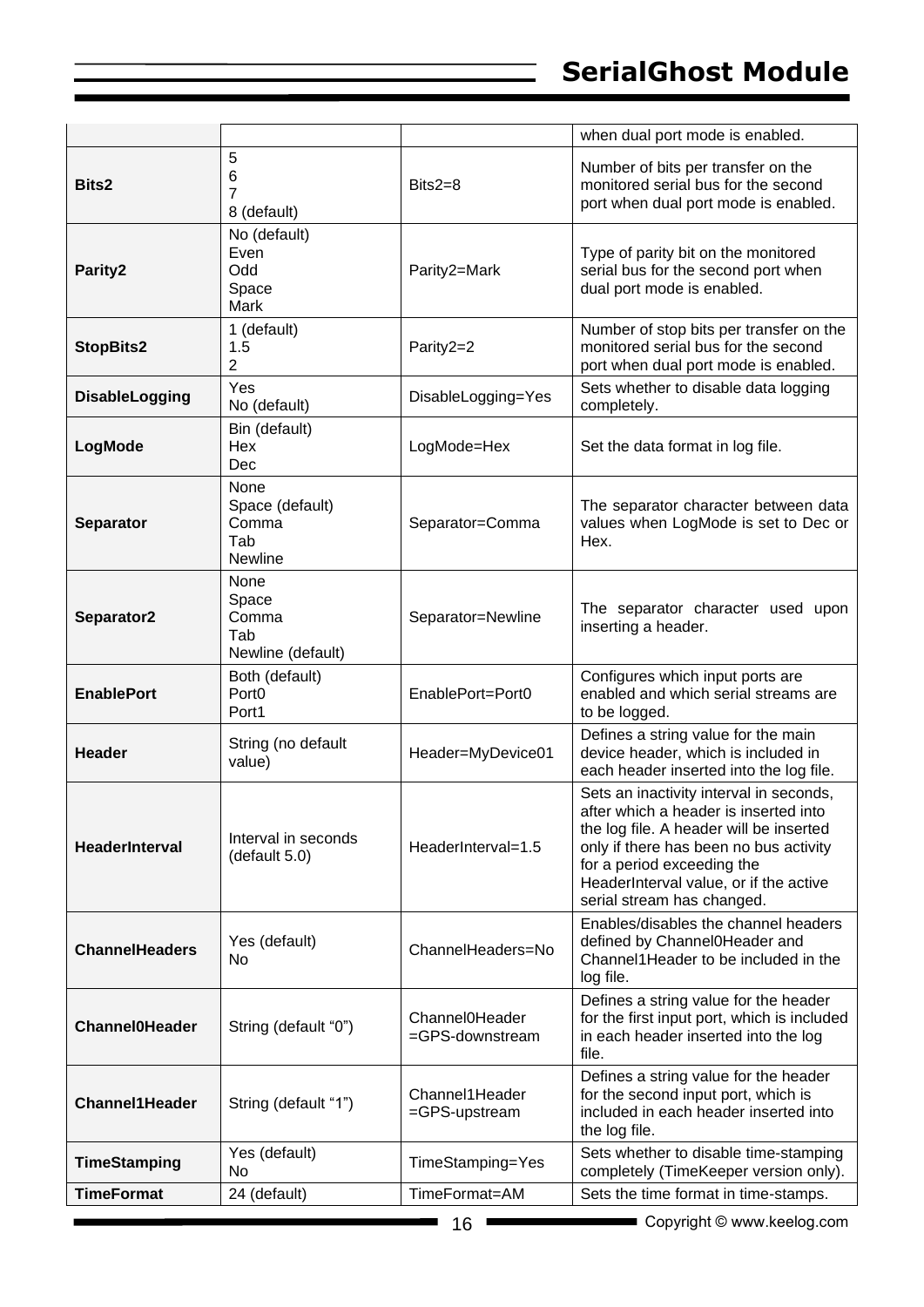|                | AM<br><b>PM</b>        |              | Use 24 for the 24h format, and either<br>AM or PM for the 12h format.                                                                                                                  |
|----------------|------------------------|--------------|----------------------------------------------------------------------------------------------------------------------------------------------------------------------------------------|
| <b>UsbMode</b> | Flash (default)<br>Com | lJsbMode=Com | Configures mode of USB operation.<br>Allowed values are Flash (the device<br>switches between capture and USB<br>flash mode) and Com (the device<br>operates as a Virtual COM device). |
| <b>Target</b>  | Flash (default)<br>Com | Target=Com   | Configures whether captured data<br>should be stored to internal flash<br>memory, or sent through Virtual COM.                                                                         |

#### <span id="page-16-0"></span>*TIME.TXT*

The file TIME.TXT is responsible for configuring the built-in real-time clock (*TimeKeeper* version only).

| <b>Parameter</b> | <b>Values</b>                                | <b>Example</b> | <b>Description</b>                                                                                                                                                                                                                                                                                                                               |
|------------------|----------------------------------------------|----------------|--------------------------------------------------------------------------------------------------------------------------------------------------------------------------------------------------------------------------------------------------------------------------------------------------------------------------------------------------|
| Year             | Year value<br>(range 20002099, default 2010) | $Year = 2019$  | Year setting (range 2000 to 2099).                                                                                                                                                                                                                                                                                                               |
| <b>Month</b>     | Month value<br>(range 112, default 1)        | Month= $10$    | Month setting (1 is January, 12 is<br>December).                                                                                                                                                                                                                                                                                                 |
| Day              | Day value<br>(range 131, default 1)          | Day= $15$      | Day setting (range 1 to 31).                                                                                                                                                                                                                                                                                                                     |
| Hour             | Hour value<br>(range 112 or 023, default 1)  | $Hour = 6$     | Hour setting (range 1 to 12 for A.M./P.M.<br>format and 0 to 23 for 24-hour time).                                                                                                                                                                                                                                                               |
| <b>Minute</b>    | Minute value<br>(range 059, default 0)       | Minute=37      | Minute setting (range 0 to 59).                                                                                                                                                                                                                                                                                                                  |
| <b>Second</b>    | Second value<br>(range 059, default 0)       | Second=49      | Second setting (range 0 to 59).                                                                                                                                                                                                                                                                                                                  |
| <b>Format</b>    | AM<br>PM (default)<br>24                     | $Format = 24$  | Time format setting. If AM is chosen, the<br>12-hour format is selected and the<br>specified hour is treated as before noon.<br>If PM is chosen, the 12-hour format is<br>selected and the specified hour is treated<br>as afternoon. If 24 is chosen, the 24-hour<br>format is selected and the specified hour<br>is treated as 24-hour format. |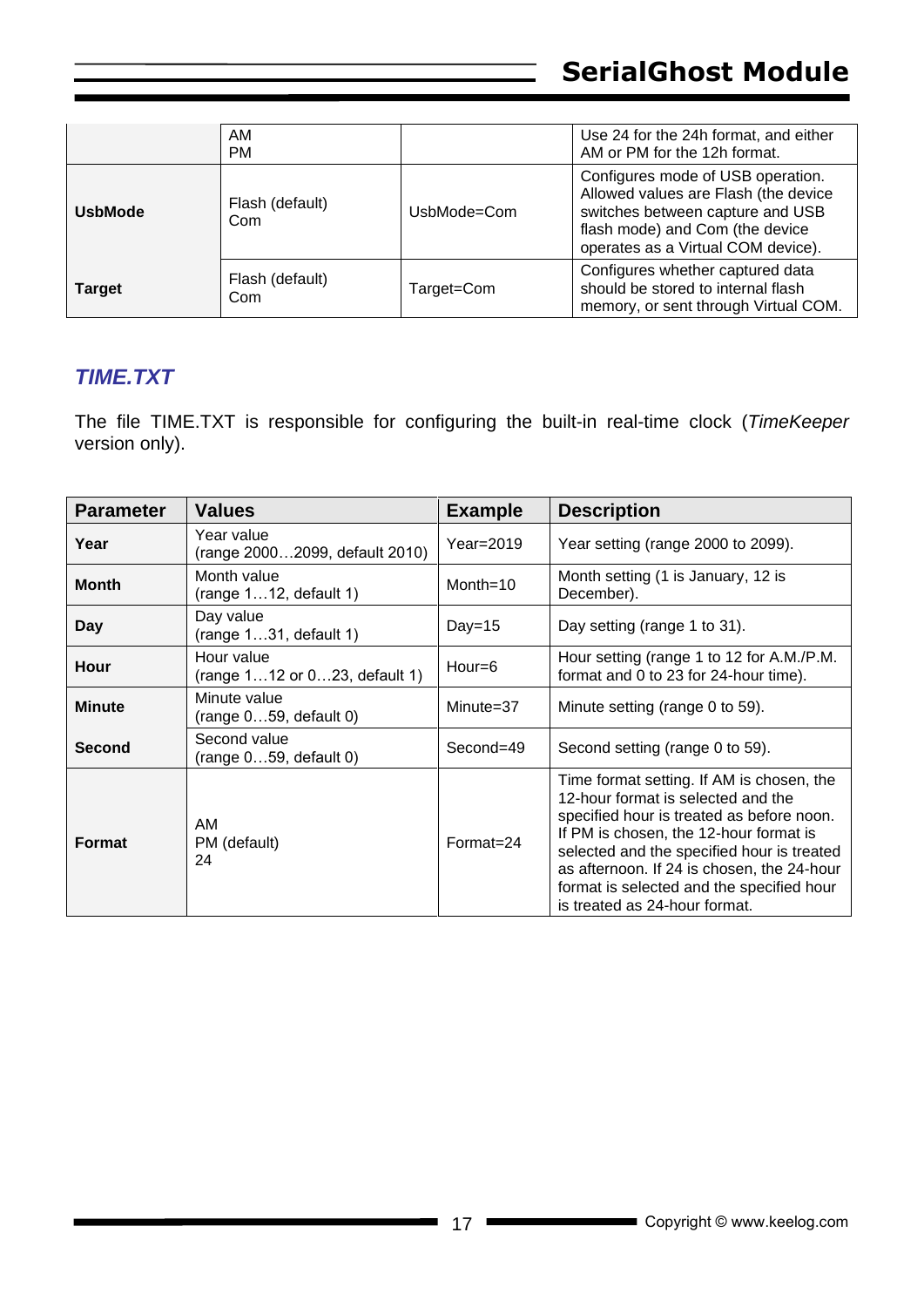### <span id="page-17-0"></span>**Virtual COM mode**

Virtual COM mode is a special mode available in the *SerialGhost Module* in which the device connects as a serial COM port. The CDC (Communications Device Class) driver class will be used, which is built-in most operating systems. To enable Virtual COM mode, the following entry needs to be present in CONFIG.TXT (refer to the **Configuration** section for details):

UsbMode=Com Target=Com

Make sure the CONFIG.TXT file is properly saved in the flash drive root folder. Upon next power-up, the device will connect as a Virtual COM port.

Virtual COM mode allows live data streaming of acquired data, and communication with the device using a proprietary command set. Any serial terminal software may be used to display the data sent by the *SerialGhost Module*.

| CoolTerm_0<br>View<br>Window<br><b>Edit</b> Connection<br>File<br>He                                                                                                                                                                                                                                                                                                                                                                                                                                                                                                                                                 |                               | $\times$<br>□          |  |
|----------------------------------------------------------------------------------------------------------------------------------------------------------------------------------------------------------------------------------------------------------------------------------------------------------------------------------------------------------------------------------------------------------------------------------------------------------------------------------------------------------------------------------------------------------------------------------------------------------------------|-------------------------------|------------------------|--|
| 山<br>Ø<br>70 I<br><b>HEX</b><br>Save<br>Clear Data<br>Options<br><b>View Hex</b><br>Help<br>New<br>Open<br>Connect<br>Disconnect                                                                                                                                                                                                                                                                                                                                                                                                                                                                                     |                               |                        |  |
| X2566016Y3146554D02*<br>X2646586D01*<br>X2565457Y3177262D02*<br>Y3211174D01*<br>X2555146Y3221484D02*<br>X2565457Y3211174D01*<br>X2607216Y3221484D02*<br>X2613566Y3215134D01*<br>X2640236D01*<br>X2562206Y3152344D02*<br>X2583086Y3173224D01*<br>Y3193544D01*<br>X2574196Y3202434D02*<br>X2583086Y3193544D01*<br>X2574196Y3202434D02*<br>Y3229104D01*<br>X2834549Y3123694D02*<br>X3004726D01*<br>X3014886Y3133854D01*<br>X2936146Y3165604D02*<br>X2954396Y3183854D01*<br>X3014886D01*<br>X2936146Y3208784D02*<br>X2959006Y3231644D01*<br>X3012676D01*<br>X3014886Y3233854D01*<br>X1266316Y3332974D02*<br>X1300226D01* |                               |                        |  |
| O RTS<br>COM1 / 9600 8-N-1<br>$\bigcirc$ TX<br>$\bigcirc$ RX<br><b>Disconnected</b><br><b>CTS</b>                                                                                                                                                                                                                                                                                                                                                                                                                                                                                                                    | O DTR<br><b>DSR</b><br>$\cup$ | $\bigcirc$ DCD<br>○ RI |  |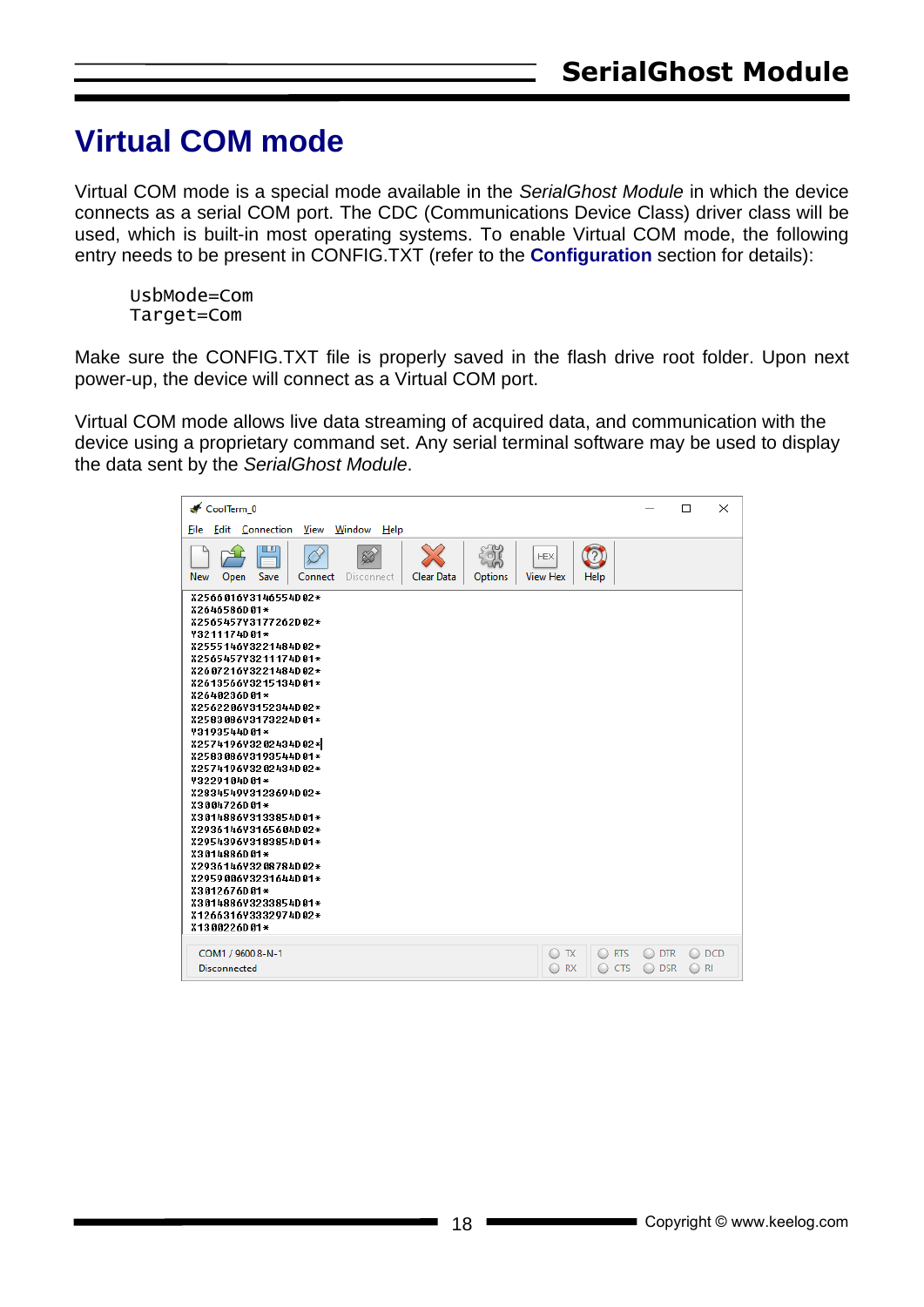### <span id="page-18-0"></span>**Specifications**

| <b>Power supply</b>                                   | 4.5 V – 5.5 V DC (USB) or 9.0 V – 24.0 V DC<br>(external power) |
|-------------------------------------------------------|-----------------------------------------------------------------|
| <b>Max. power consumption</b>                         | 80 mA (recommended 200 mA power supply)                         |
| Maximum continuous log speed<br>(approx.)             | 100 kB/s (both streams)                                         |
| <b>Data retention</b>                                 | 100 years                                                       |
| Device support                                        | Asynchronous serial devices operating at RS-232<br>logic levels |
| Maximum log read speed                                | 1 MB/s                                                          |
| <b>Dimensions including</b><br>connectors (L x W x H) | 72 mm x 16 mm x 16 mm<br>$(2.8" \times 0.6" \times 0.6")$       |

۰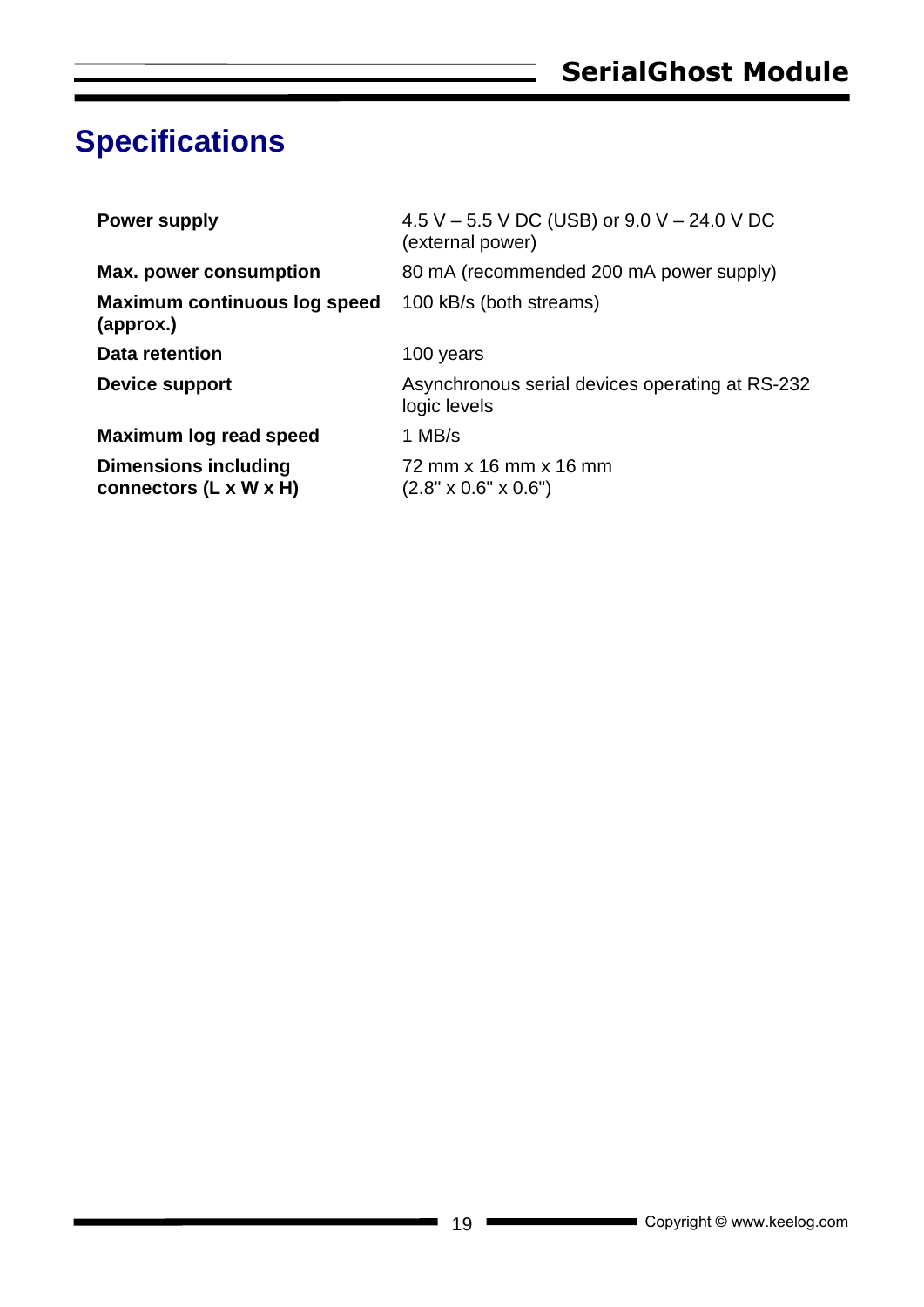### <span id="page-19-0"></span>**Troubleshooting**

The *SerialGhost Module* (*SerialGhost Module TimeKeeper*) will **not** work with the following hardware configurations:

- 1. Synchronous serial buses
- 2. Devices operating at speeds higher than 230400 bps
- 3. Serial buses using logic levels different than RS-232 logic levels
- 4. SPI, I2C, TWI, USB, PS/2, SATA, FireWire, etc. buses

#### *The SerialGhost Module does not switch to flash drive mode*

Please check the following:

- 1. Is your device connected to USB and are you shorting and then releasing MODE to GND?
- 2. Does the operating system support removable USB flash disks?
- 3. Have you checked the drive list?
- 4. Have you tried on a different USB port?
- 5. Have you checked on a different computer?

#### *I can't find any data after switching to flash drive mode*

Please check the following:

- 1. Have you powered the device from the USB port or external power supply while recording?
- 2. Did you properly configure the device through CONFIG.TXT?
- 3. Have you actually transmitted any data over the serial bus while recording?

#### *The SerialGhost Module always shows up as a removable drive*

Check if MODE isn't permanently shorted to GND.

#### *Problems with time-stamps*

Set the correct time by creating a clock configuration file TIME.TXT. Make sure you have not disabled time-stamping. Refer to the **Clock configuration** section for detailed instructions.

#### *I've checked everything, nothing helps!*

If you are still experiencing problems, please do the following:

- 1. Check if the problem appears with a different baud rate and serial bus configuration.
- 2. Check if the problem appears with a different serial bus driver.
- 3. Check if the problem appears using a different USB port.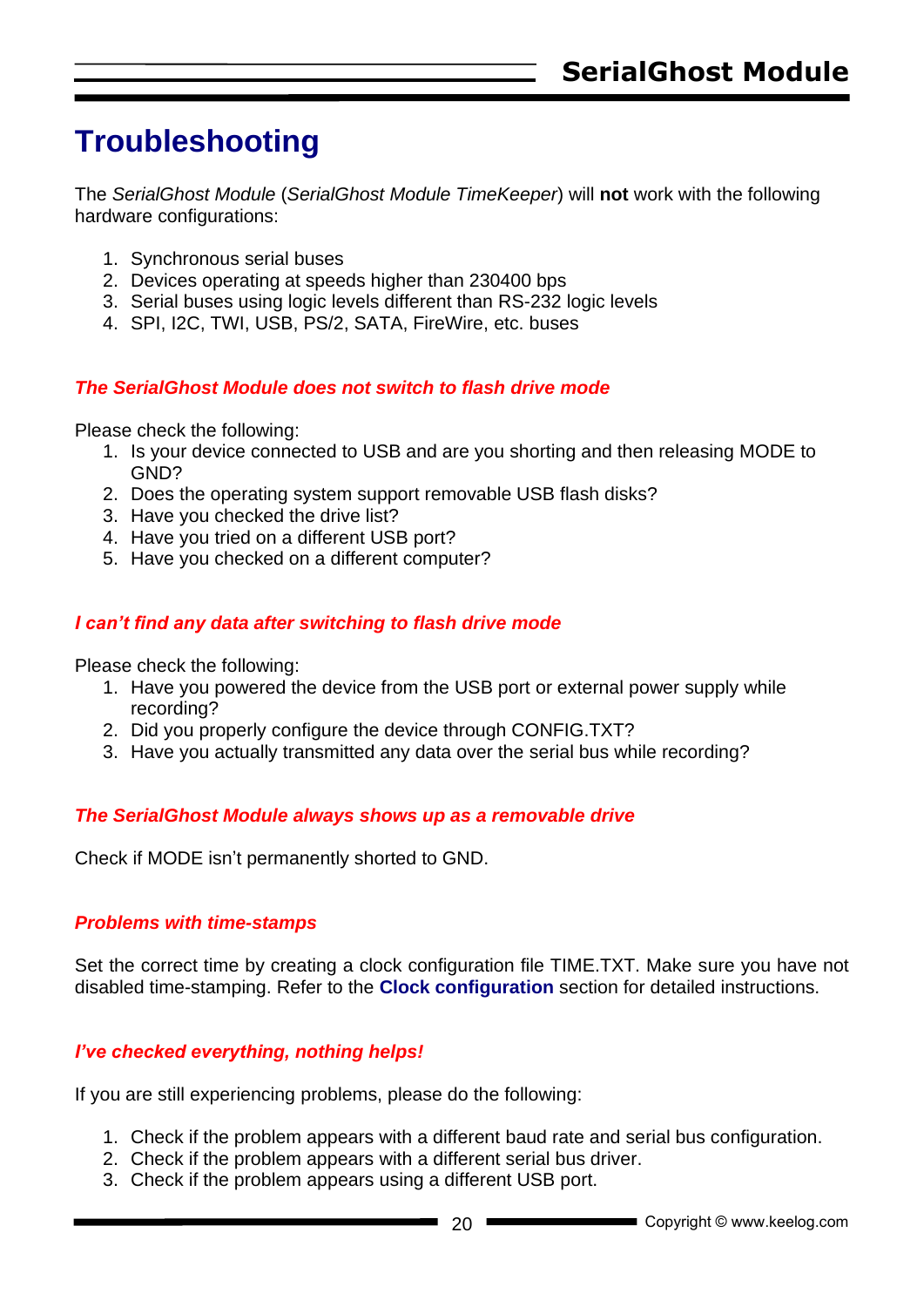4. Contact the dealer you have purchased the device from. Please supply all necessary information (hardware type, model and manufacturer, OS type and version, and a short description of the problem).